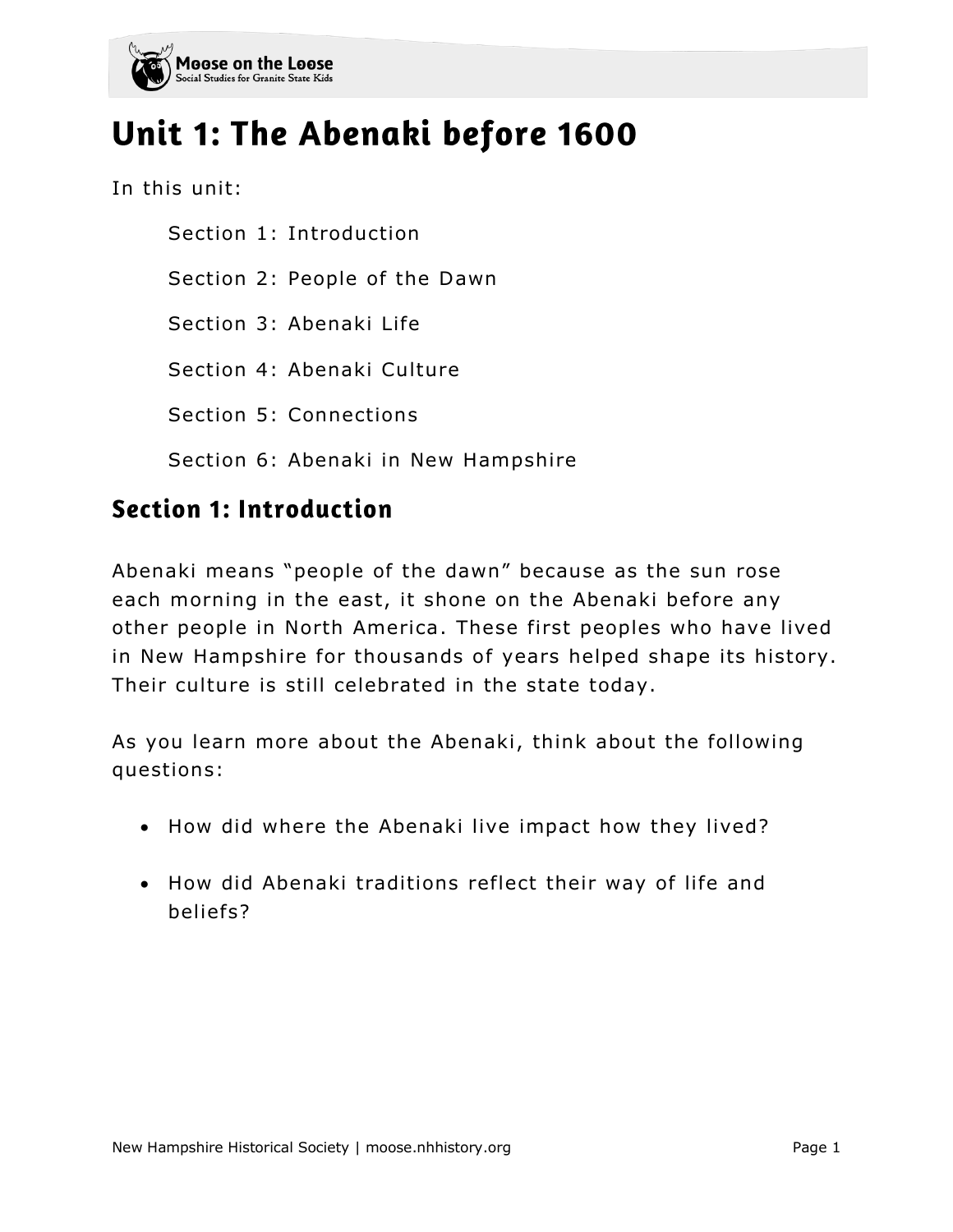

### **Section 2: People of the Dawn**

*Who were the Abenaki, and where did they live?*

The last ice age ended nearly 12,000 years ago. When the ice melted and the glaciers receded, plant and animal life returned to northern New England. Native Americans had been living in other parts of the continent for thousands of years, and when the ice age ended, some of them began to move north. They were following large animals like woolly mammoths, which once lived all over North America but are now extinct.

In New England, the Native Americans found a place full of natural resources and great beauty. There were mountains, valleys, lakes, and rivers. There were thick forests that had deer, foxes, bears, beavers, and porcupines to hunt; berries, fruits, nuts, and seeds to collect; and tons of fish in the lakes, rivers, and ocean to catch.

As the years passed , the Native Americans developed a way of life in this area that relied on the natural world around them.

The Abenaki were comprised of several tribes of indigenous people, or Native Americans, who spoke a similar language and shared a culture.

The area where the Abenaki lived extended throughout northern New England (in what is today Vermont, New Hampshire, Maine, and northern Massachusetts) and parts of eastern Canada. The different tribes of Abenaki had different names.

There were several large tribes of Abenaki in New Hampshire.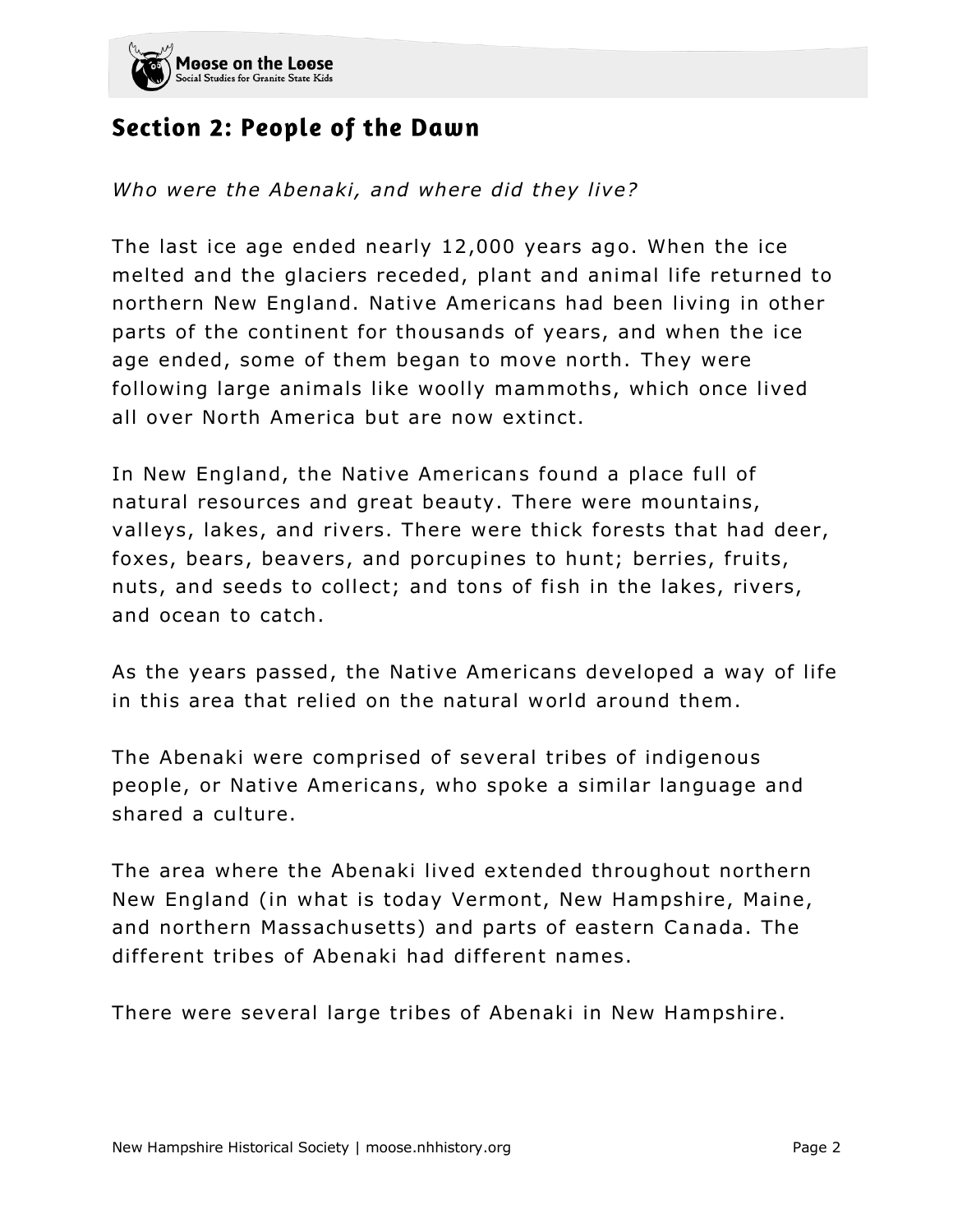

The Abenaki were not one big group of people. Instead, there were several tribes of Abenaki living all over northern New England.

The Abenaki shared a common language and many common traditions and practices, but each tribe was independent of the others.

A tribe was composed of several families who were related to one another. Grandparents, cousins, aunts, uncles, parents, and siblings lived in a tribe.

Sometimes tribes would meet with other tribes to share stories and celebrate the seasons. The tribes that met all felt connected to one another because they lived close to one another .

In the Merrimack Valley, for example, the various Abenaki tribes were linked in what was called the Penacook Confederacy. That meant that all the tribes that lived in that area of New Hampshire felt connected to one another, and they would all get together a couple of times a year and celebrate the changing of the seasons.

The Abenaki worked with one another to make decisions and solve problems as a community.

If there was an argument between two people, each person would tell their side of the story to the larger group, and then the tribe would decide together how to settle it. This idea of talking through a disagreement until most everyone can agree is called building a consensus, and it was an important part of Abenaki life.

Even Abenaki children were allowed to participate in making decisions for the group.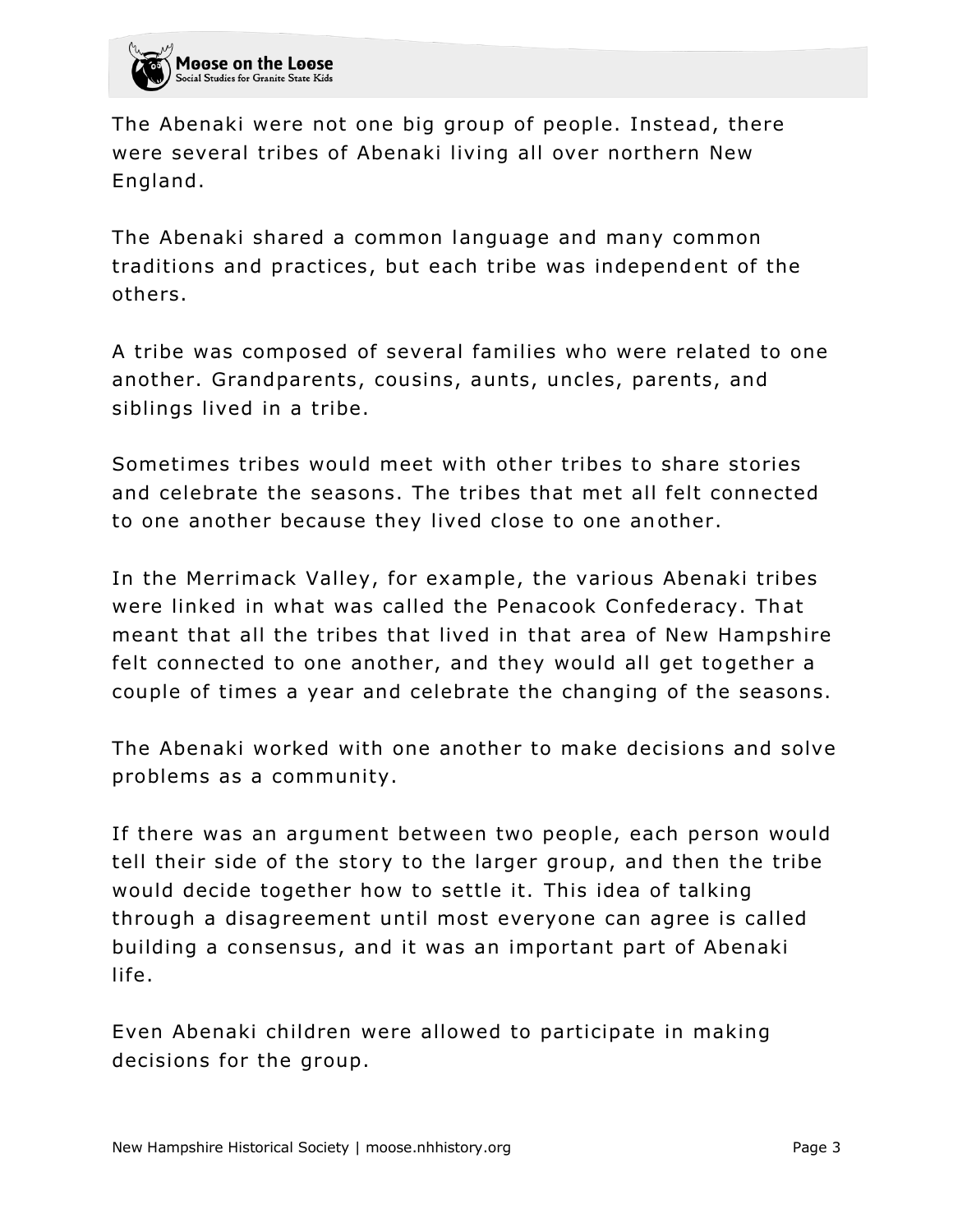

The whole tribe also played a role in raising children by teaching them values like honesty, sharing, and generosity.

Even from very young ages, children were taught by the adults in the tribe to do the same tasks the adults did. By the time kids were in their young teens, they would have the same responsibilities as adults. Children as young as 12 or 13 hunted, fished, tended crops, made clothing, and took care of y ounger children just as the adults did.

The Abenaki had great respect for the older members of the tribe. They believed that their elders' experience and wisdom would help guide them in their lives.

The most respected elder in a tribe was the sachem. He or she helped people settle arguments and reach decisions. Sachems did not order people to do anything. Instead, people did what the sachem said because they believed the sachem was wise.

#### Let's Review!

#### *What are the big ideas in this section?*

1. End of the Ice Age: When the last Ice Age ended 12,000 years ago, people moved north to what is now New England. They found natural resources like thick forests and many animals that would help them survive.

2. People of the Dawn: The Abenaki are several tribes of indigenous people who lived throughout and beyond northern New England and Canada. Tribes are family groups that shared a culture and spoke a similar language.

3. The Natural World and the Community: The Abenaki developed a way of life that relied on the natural world. They solved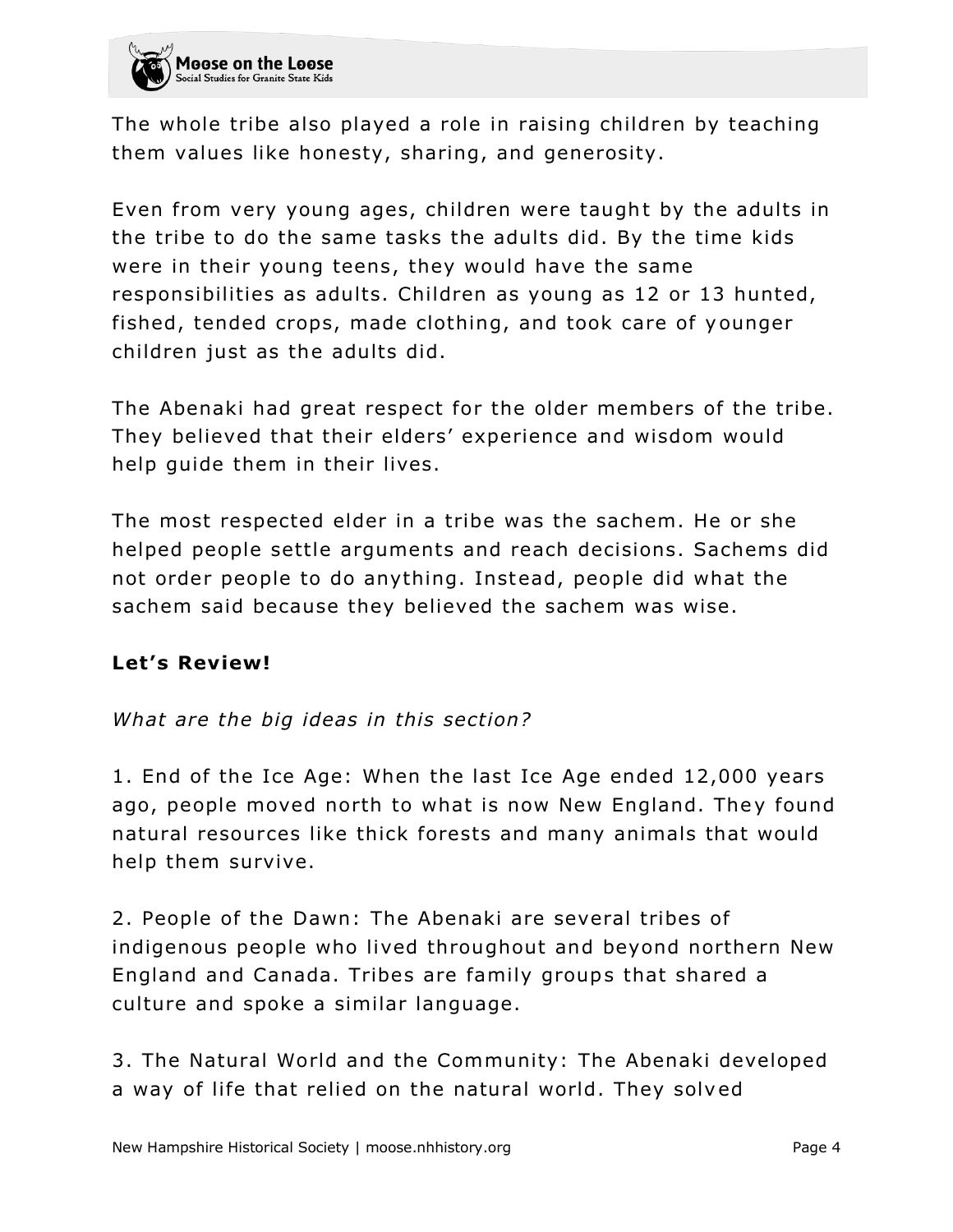

problems as a community. They worked together to raise children and support the community.

4. Respect for Elders: Abenaki people especially respected the wisdom of their elders. The most respected elder who guided the tribe was called the sachem.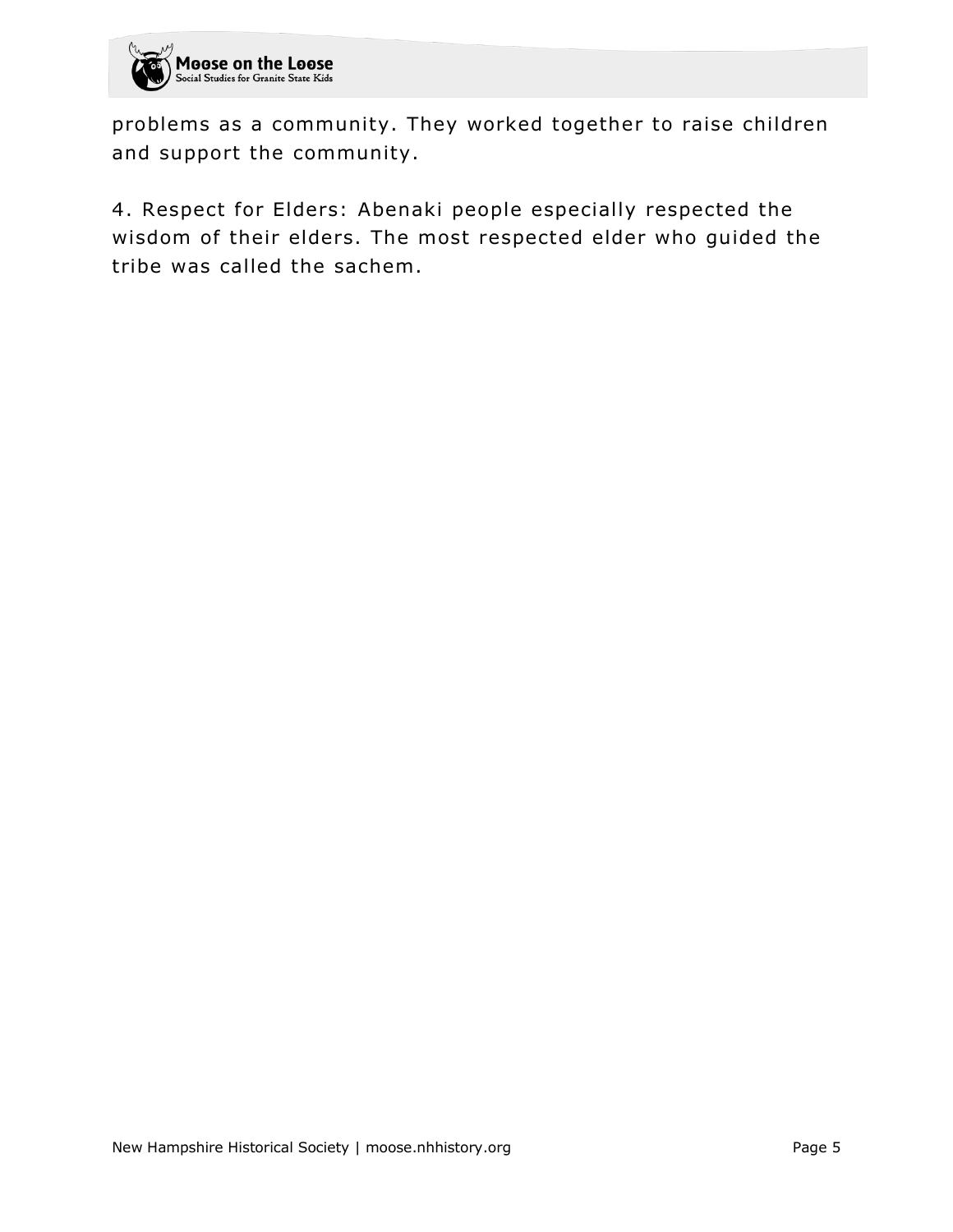

# Section 3: Abenaki Life

#### *How did the Abenaki meet their basic needs?*

For the Abenaki, their main tasks were to find food, protect themselves from the weather (especially New Hampshire's col d winters), and make tools from the natural resources around them that would help them with their other tasks. The Abenaki had to find everything they needed in the natural world around them. They made things from trees, plants, animals, rocks, and water. They did not have metal to make tools.

The Abenaki developed all sorts of creative ways to use plants and animals to make tools, clothing, canoes , baskets, and even toys.

Some of the most common materials used by the Abenaki to make these items were birch bark, porcupine quills, fur, clay, and animal tendons and bones. With these materials, the Abenaki could meet their needs for food and shelter.

#### **Food**

Much of the Abenaki's time was spent getting food. They gathered food from the land, planted gardens for crops, and hunted animals. Men and women had many of the same day-to-day duties that helped the community.

Hunters invented a number of tools to help them hunt, such as bows and arrows, stone axes, and several different kinds of animal traps for deer, rabbits, foxes, and even bears.

The Abenaki were also fishermen, which was a very important job for the community because the Abenaki ate fish more than any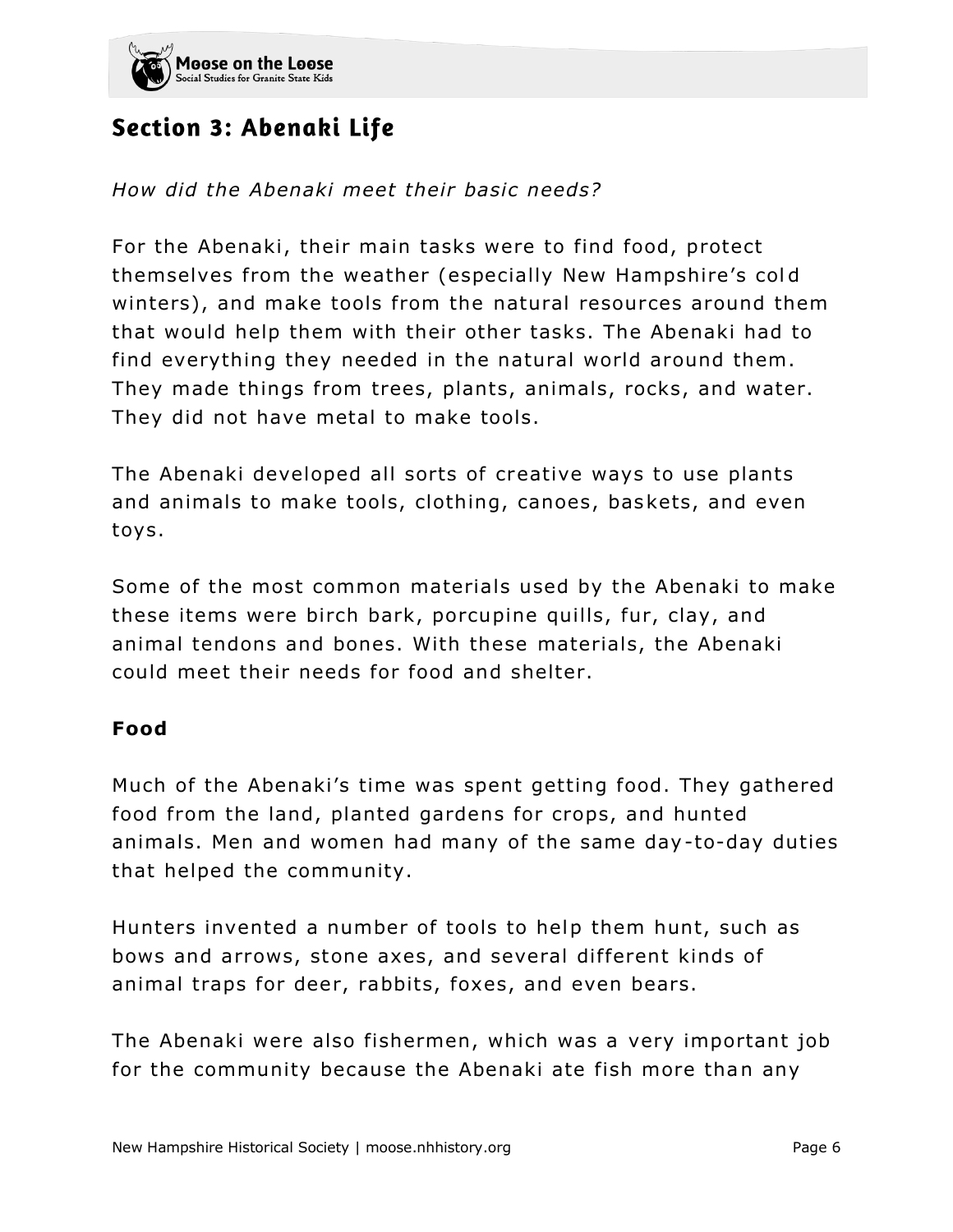

other food. The fishermen used spears, nets, and weirs to catch the fish.

The Abenaki also built canoes that would allow them to go out on the water and catch fish. Sometimes they used torches at night to lure the fish to the surface where the fishermen could scoop the fish up with nets.

The Abenaki built birch bark canoes to use on rivers and small lakes. Birch bark canoes were light and easy to make, with a wooden frame covered in the bark of a birch tree, which was waterproof.

The Abenaki also made dugout canoes, which were big and heavy. They used dugout canoes on large lakes and even in the ocean. Each dugout canoe was made from a single large tree, usually a pine tree. The Abenaki would slowly burn the side of the tree until the wood was soft. Then they would use a stone tool to scoop out the burned wood until they had created a canoe. It took about a month of hard work to make a dugout canoe.

The Abenaki grew crops and gathered all sorts of plants to eat. New Hampshire was full of wild berries and fruit that could be gathered. There were also plenty of nuts and seeds like butternut, hazelnuts, and acorns that they could eat.

The Abenaki grew three crops—squash, corn, and beans—which were known as the "three sisters" because they grew together . The corn grew in a tall stalk and acted like a frame for the beans, which grew twisted around the corn. Squash, which has big leaves, grew at the base of the corn stalk, which protected the corn and beans from animals. Together the three sisters provided the Abenaki with food they could eat or store for the winter.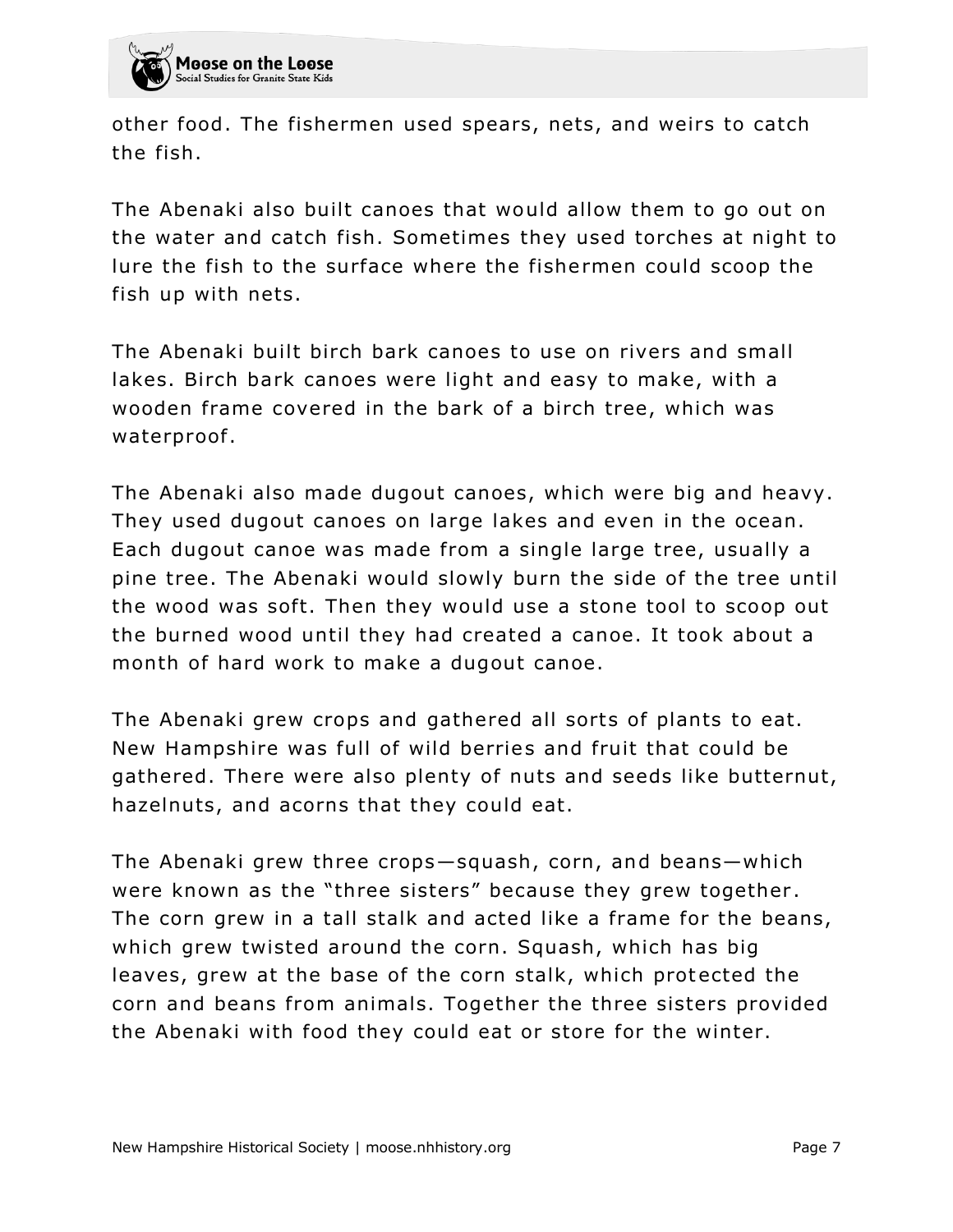

To cook their food, the Abenaki used stone or clay pots. Stone pots took a long time to make because they had to use a stone tool to slowly hollow out the center of a larger stone, which would make a bowl in the middle of it. Stone pots were also very heavy to move around. But they didn't break and would last for a long time.

Clay pots were made by shaping clay found in stream beds into bowls or pitchers. The pots were then placed in pits and covered with hot coals. The heat hardened the clay so the pot would keep its shape. The pots were easier to make than stone bowls and much lighter to carry. They could also be used to cook food. But they were breakable, which is why so few clay pots from the Abenaki survive today.

The Abenaki also used baskets made from reeds, branches, or birch bark to carry or store food. The baskets were both useful and beautiful. They decorated the baskets using different colors of plants to create patterns. Porcupine quills were often used to decorate baskets as well.

#### **Shelter**

The Abenaki developed three different types of shelters in which they lived throughout the year.

Most of the time, they lived in wigwams, which had frames made of tree branches and were covered with birch bark to keep out the rain. Wigwams were used in warmer months, so there was no need for a fire inside. Each wigwam held one family.

In the cold winter months, the Abenaki lived in longhouses, which also had frames made from tree branches but were covered with animal furs to keep in the heat.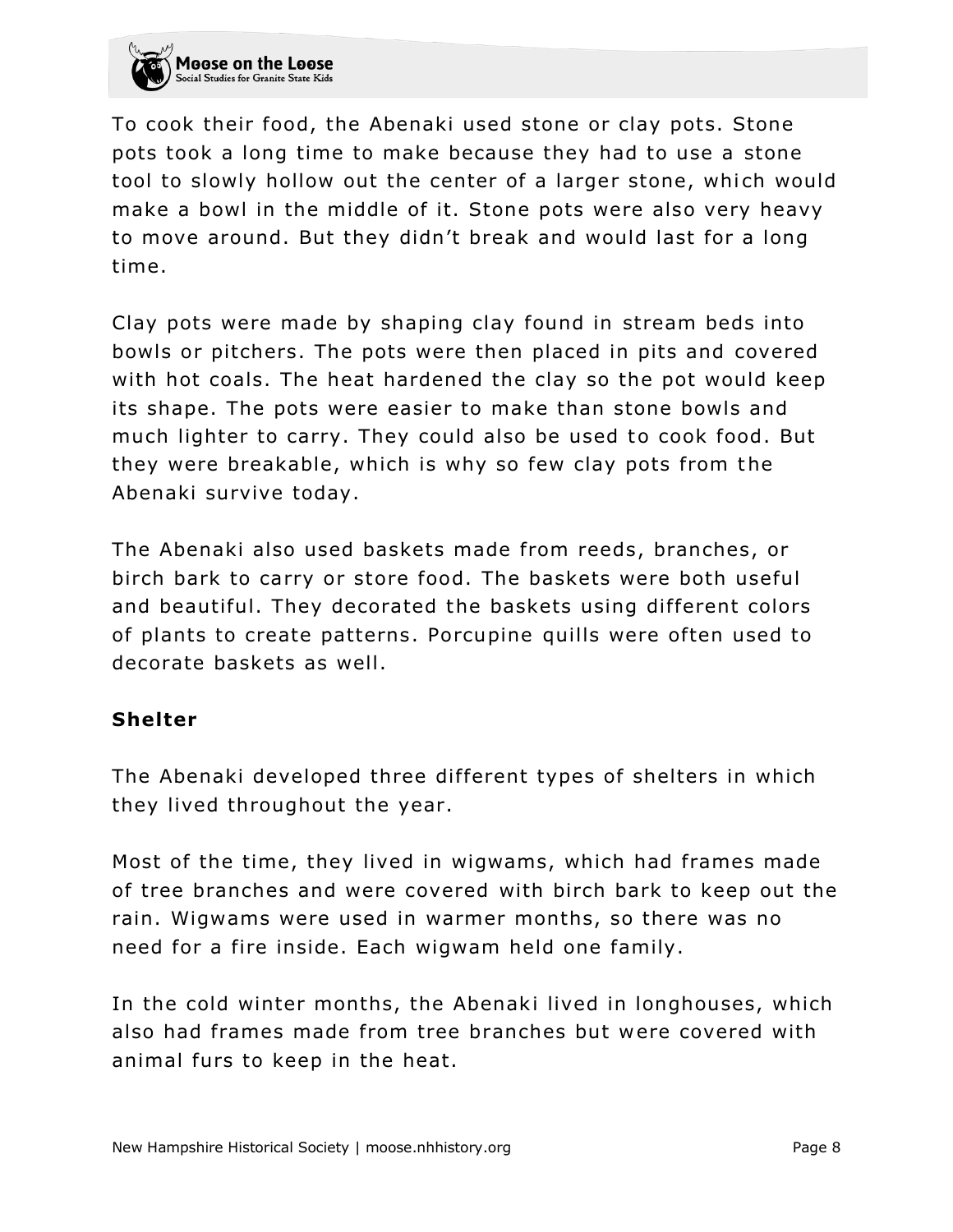

Like their name suggests, longhouses could be up to 200 feet long, and they held several families. There were usually fires located in the center of the longhouse that were kept going all the time to keep people warm.

Longhouses also had sleeping platforms, like the kind used today for camping. The sleeping platforms kept people off the cold ground and were more comfortable, especially when the platforms were covered with animal furs.

The Abenaki also had tents that the hunters used when on a hunting or fishing trip. These trips could last for several days or even weeks.

The tents were light and easy to put up and take down, just like a tent is today! They were made from tall tree branches tied together by smaller branches or reeds and covered with animal skins.

#### *How did the Abenaki live in New Hampshire's climate?*

The lives of the Abenaki were guided by the seasons. In the spring, summer, and most of the fall, they lived in villages.

Villages were always built close to a source of water that they could use to cook or drink, like water found in a lake or a river.

Wigwams were built in a half-circle pattern. There was usually a large shared fire pit in the center of the half -circle. At night, the members of the tribe would gather around this fire for meals and to share stories or sing songs.

Around the outer edges of the village, beyond the wigwams, the Abenaki planted crops.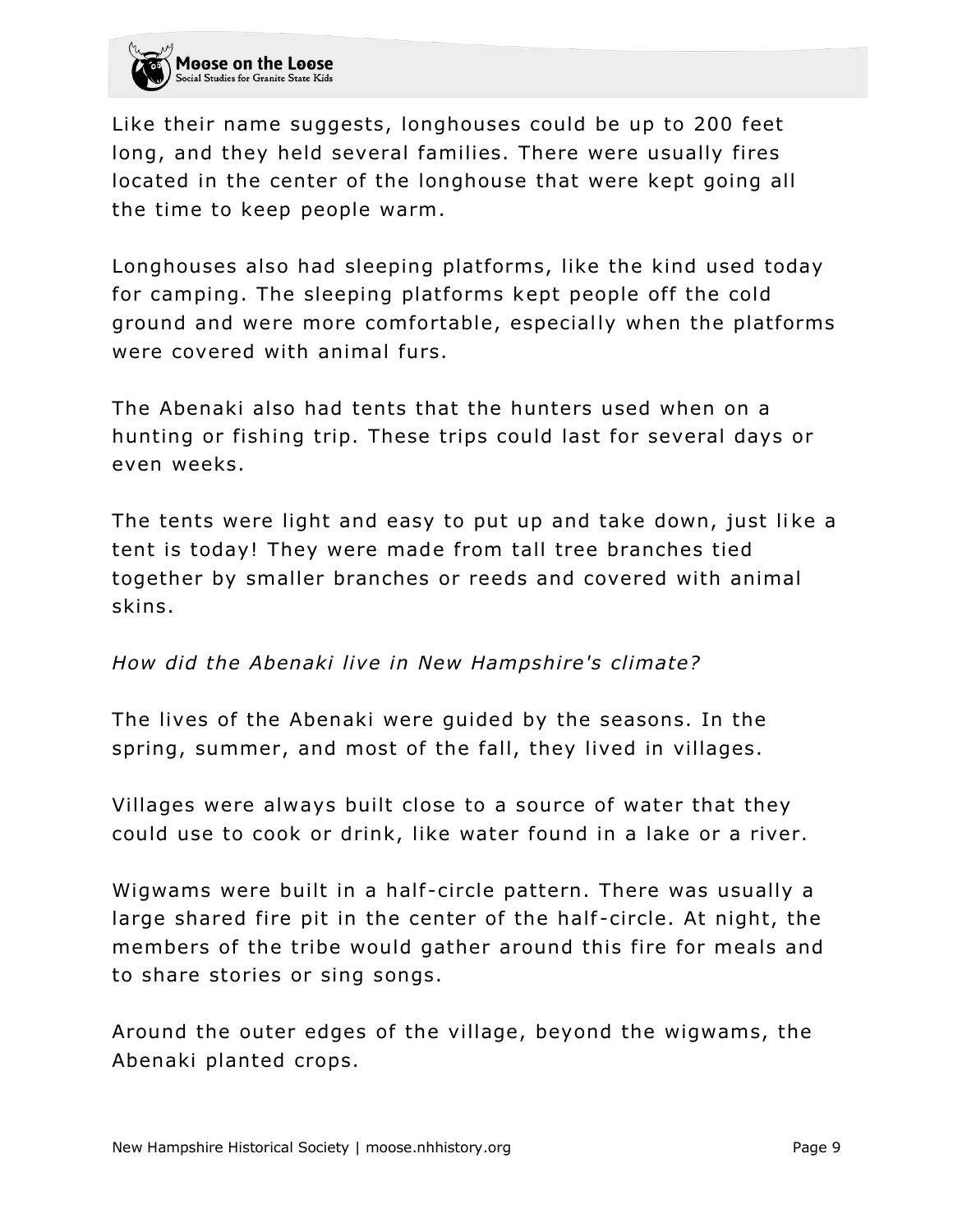

There were also places in the village for the Abenaki to work on tasks like preparing food for storage or turning animal skins into cloth. To preserve fish, for example, the fish would be laid out on racks and allowed to dry in the sun.

A successful bear hunt would produce meat for the Abenaki to eat, but the other parts of the bear would be carefully treated and then used in many different ways. Bear skin was used to make clothing or bedding, or was saved to cover a longhouse in winter. Bear claws, which were very sharp, were used as tools to cut things, such as a weapon to hunt or a knife to prepare food. The bear's bones were also turned into weapons or ground into a fine paste that was almost like glue. The organs of the bear, like the bear's bladder, could be used to carry water.

Other animals killed by the hunters would also be used in this way, providing not just food but also important tools for the Abenaki. Every part of an animal had an important use.

The Abenaki moved their villages a few times a year, always going to where natural resources were available.

In the middle of summer, they might live near an area that had lots of blueberry bushes .

Sometimes they lived close to waterfalls to catch fish like salmon that were migrating up the river.

Other times, they would move to a place where the soil was good for growing crops .

In the winter, the Abenaki built their villages in places that might offer them some protection from the cold, wind, and snow . Winter villages were mainly composed of longhouses and places to store their food.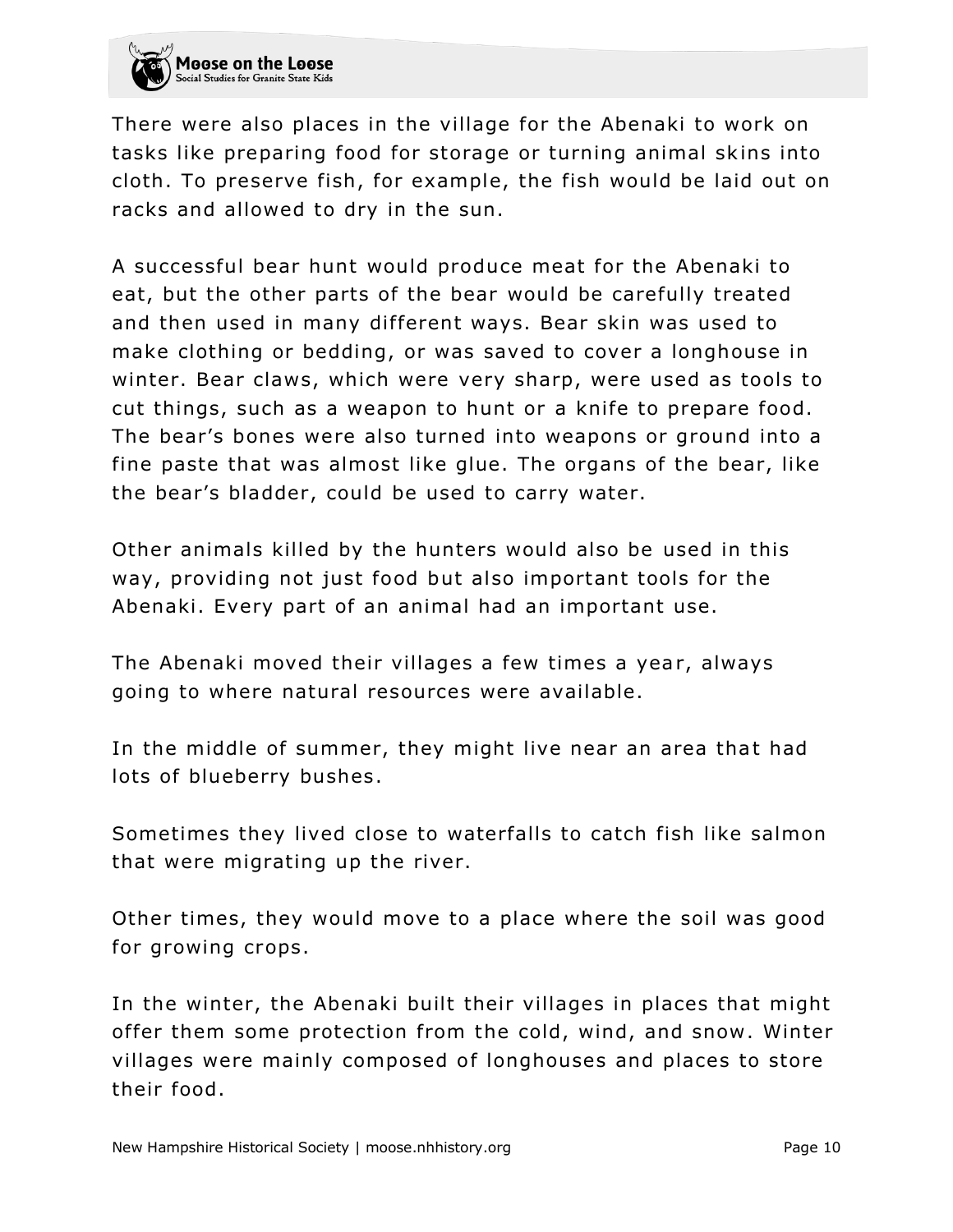Since the rivers and lakes froze during the winter, it wasn't so important to build villages close to a water source. The Abenaki could get water by melting the snow.

Hunters still went out looking for game in the winter months, although animals were harder to find at this time of year. The Abenaki developed wide, flat shoes made from branches to help them walk over the snow without sinking, which is why we call them snowshoes.

#### Let's Review!

*What are the big ideas in this section?*

1. Nature Provides Resources. Abenaki tribes developed creative ways to use the natural world to meet their needs for food and shelter. They made everything they needed from materials like plants, birchbark, porcupine quills, clay, and animal tendons and bones.

2. Food: Abenaki people spent a lot of time gathering food. They grew crops and gathered plants to eat. They also hunted and fished. They used tools like dugout canoes, animal traps, and spears to help them grow, hunt, and gather things to eat.

3. Shelter: Throughout the year, the Abenaki lived in three different kinds of shelter. Wigwams were used for one family in warmer months. Several families lived in long houses in colder months. People also used tents while traveling.

4. Adapting to the Climate: The Abenaki adapted their lives to New Hampshire's climate. Their villages were close to water and included wigwams, crops, fire pits, and work areas. They moved the village throughout the year depending upon the season. In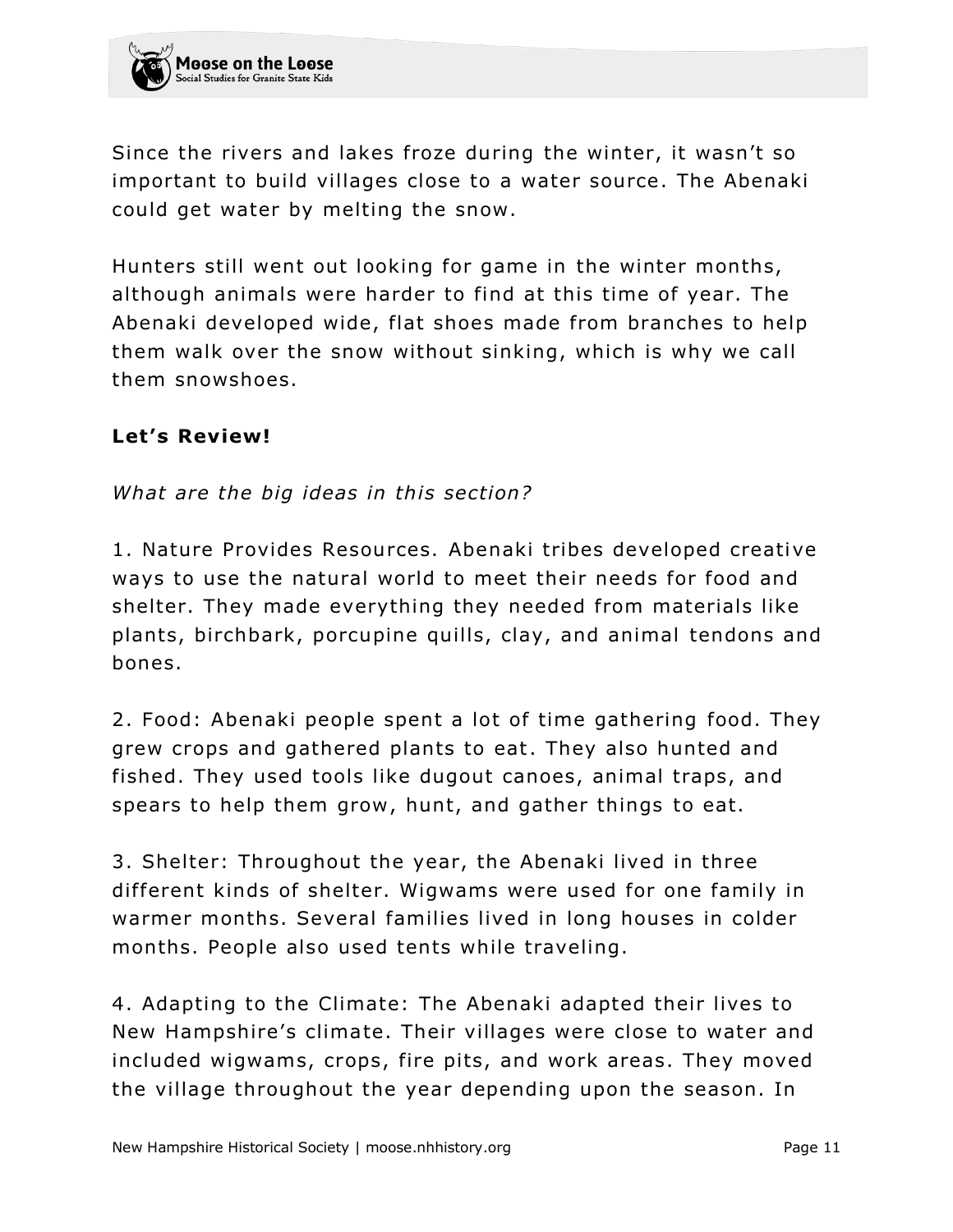

the winter, they moved to a sheltered place where food was stored .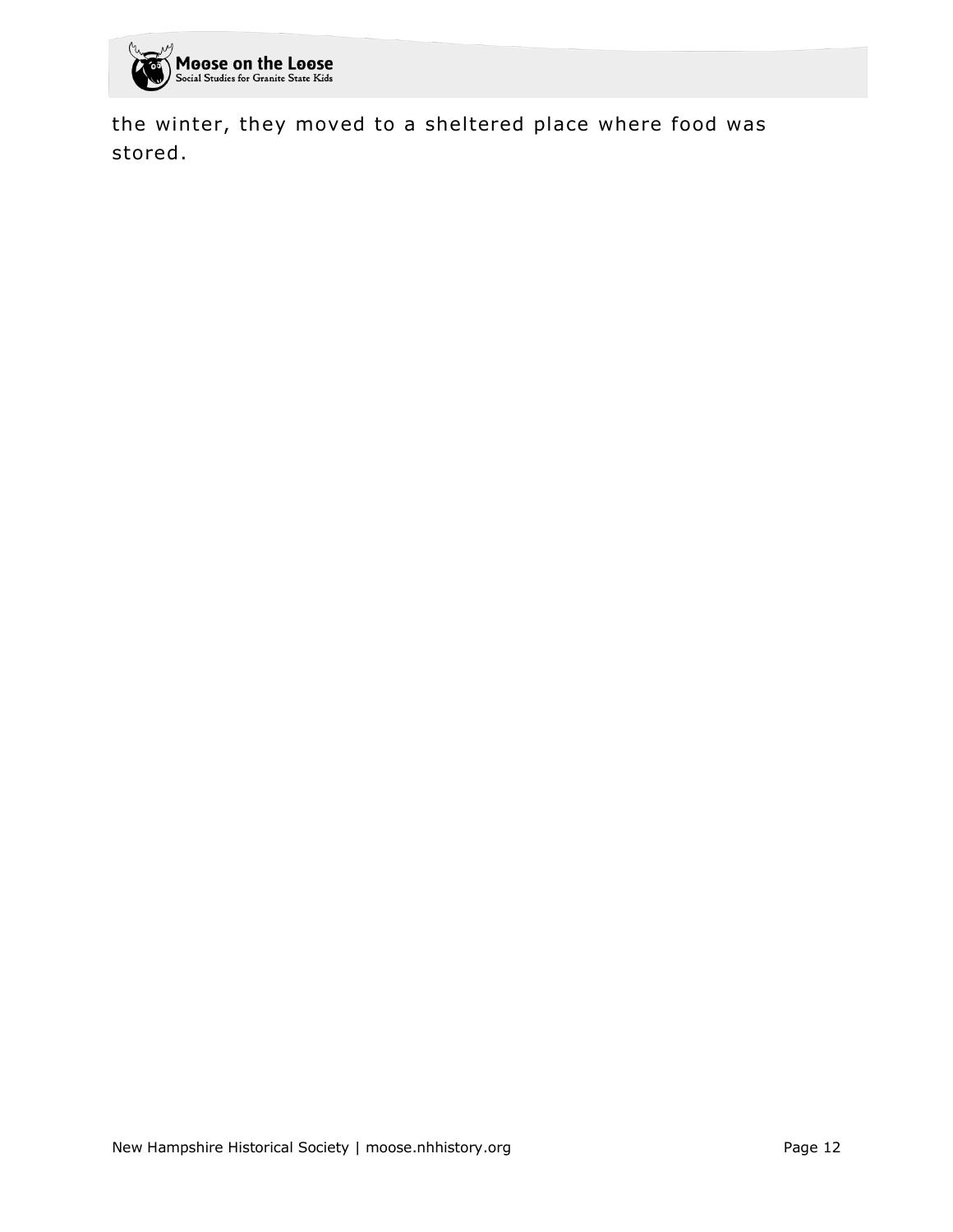

# Section 4: Abenaki Culture

*What ideas shaped the Abenaki's beliefs about the world?*

The Abenaki believed that everything in the world around them had a spirit, including all animals and plants. Even the elements (wind, sun, rain) and the land (mountains, lakes, rivers) were thought to have spirits. Each spirit played an important part in the world and was respected.

Sometimes the spirits argued with one another, which produced conflicts like storms or floods. Sometimes one spirit had to make a sacrifice so that other spirits could survive. For example, whenever an Abenaki hunter killed an animal, he would take a moment to thank the animal's spirit for its life.

The Abenaki also honored spirits in the natural world during their ceremonies.

It was also important to only take as much from the earth as you needed and not more.

When an animal was killed, the Abenaki thanked its spirit and tried to use every part of the animal to show their respect for the animal's sacrifice. Hunters might trap beavers for the food they could provide and for their warm fur. But if a group of Abenaki had all the food and fur they needed, then they would not hunt more beavers. That would have disturbed the balance of the natural world .

This belief in balance was one of the reasons the Abenaki moved their villages so often. They did not want to use up all the natural resources in any one place. Instead, they wanted to give nature a chance to regrow, which would restore balance in the world.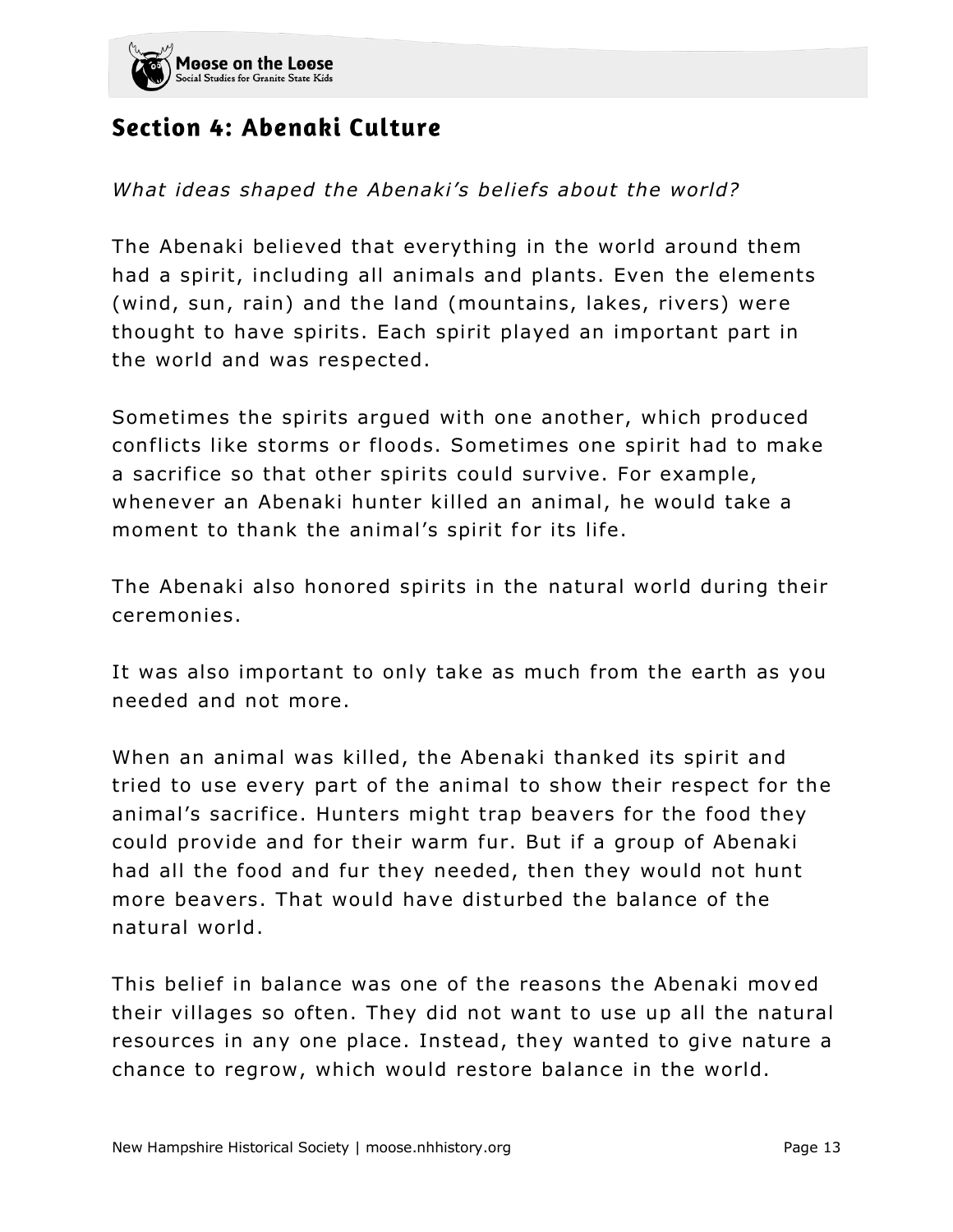

Since everything in the world was connected through spirits, it was very important to the Abenaki to maintain balance. They thought all spirits' needs should be respected because all spirits were important.

Therefore, they believed that when you took something from the earth, whether it was an animal or a plant, you would take a moment to thank the earth and maybe leave an offering, such as some sweetgrass, which was considered a treat for the Abenaki.

Among each group of Abenaki was a healer, who was an elder who was good at understanding the spiritual world. Either a man or a woman could be a healer.

The healer's task was to help everyone interact with the spiritual world to make sure there was balance.

Healers also knew a lot about medical care and took care of people who were ill.

#### **Storytelling and Music**

#### *How did the Abenaki share their history and culture?*

The Abenaki had a rich oral tradition, which means they shared stories to remind them of their history and teach themselves about the spiritual world.

Abenaki stories explained things seen in the natural world, like why sap ran from trees in late winter or why skunks had two white stripes on their backs. They passed down tales of great storms or hardship or famine through the generations.

The stories also taught children and adults moral lessons to help them behave properly. On long, cold winter nights, families would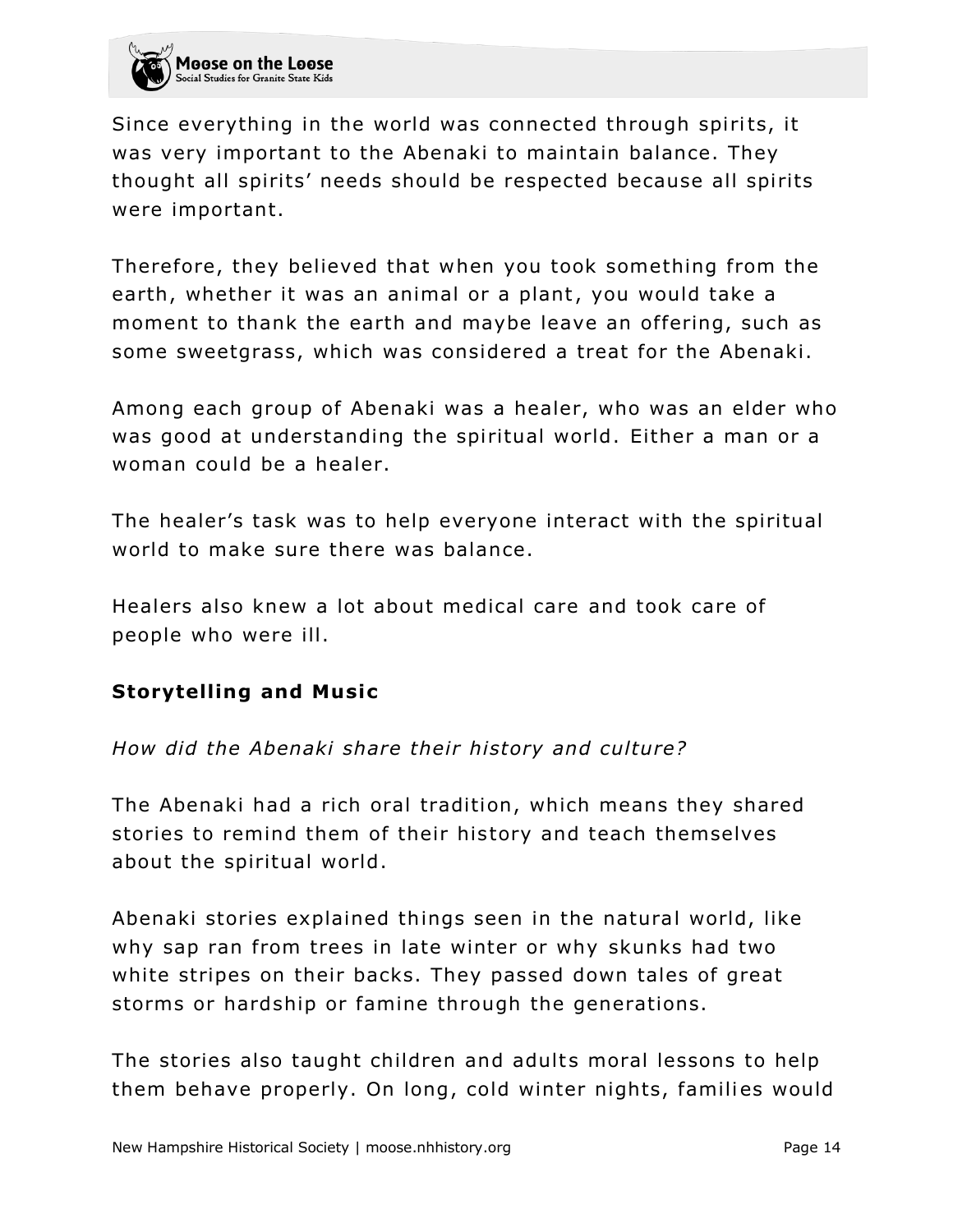

often gather around a fire to listen to storytellers, who provided both education and entertainment.

Music and dancing were also popular among the Abenaki.

They used natural resources to create instruments on which to make music, such as drums and shakers or rattles. They even had an instrument that was similar to a wooden flute. All of these instruments were made from plants and animals, such as claws, seeds, sticks, and animal skins.

Dancing was also a big part of Abenaki ceremonial life.

#### **Decorative Arts**

*What kinds of decorative art did the Abenaki create?*

The Abenaki were creative in making beautiful things, like clothing, jewelry, baskets, and other decorative items. They would even decorate the outside of their wigwams with artistic patterns or the shapes of animals or animal tracks. Zigzag patterns and triangles were particularly popular .

The Abenaki created dyes or paints from plants they found in the natural world around them. Tree bark, when it is boiled, produces many different colors, including yellow, red, blue, and green. Berries often produce shades of purple.

#### **Cloth ing**

Abenaki clothing was usually made from animal skins that had been tanned. The tanning process was done by stretching an animal hide on tree branches positioned over a fire and covering the skin with a mixture of animal brains and water. After several days, the animal skin absorbs the brain mixture and becomes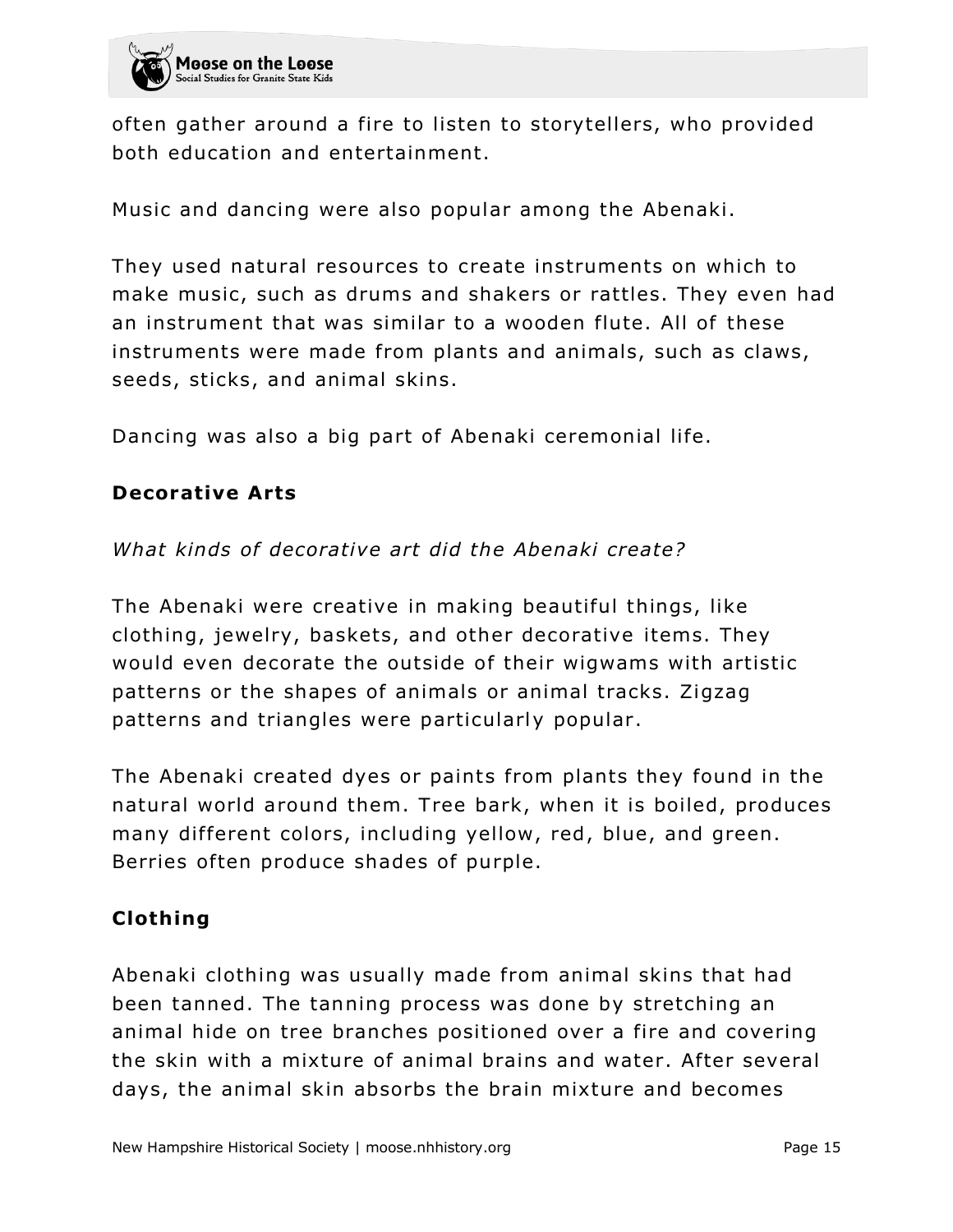

very soft. Every animal's brain is just the right size to tan that animal's skin.

Animal tendons were stretched to make a kind of thread that the Abenaki used to stitch the animal skins together to make dresses, shirts, and leggings. Animal tendons were also used as ties to hold the skins in place as clothing.

Dyes were used to color the clothing in decorative ways, and small shells or beads were sometimes tied onto the clothing for more decoration .

#### **Jewelry**

Jewelry was most often made from animal parts, especially claws or teeth that could be strung together on a strip of leather to make a necklace or bracelet.

The Abenaki would also create beads from nuts or shells. The most common decorative shell was the quahog, which is a type of clam. Quahog shells are very beautiful. They are mostly white with a little bit of purple on their edges. The Abenaki broke the shells into small pieces and shaped them into beads, which were called wampum.

#### Let's Review!

*What are the big ideas in this section?*

1. Beliefs: The Abenaki people believed everything in the world has a spirit, including plants, animals, and the land. They thought balance in the natural world was important and did not use too many resources from one place or hunt too many of one kind of animal. Healers were respected elders who were good at advising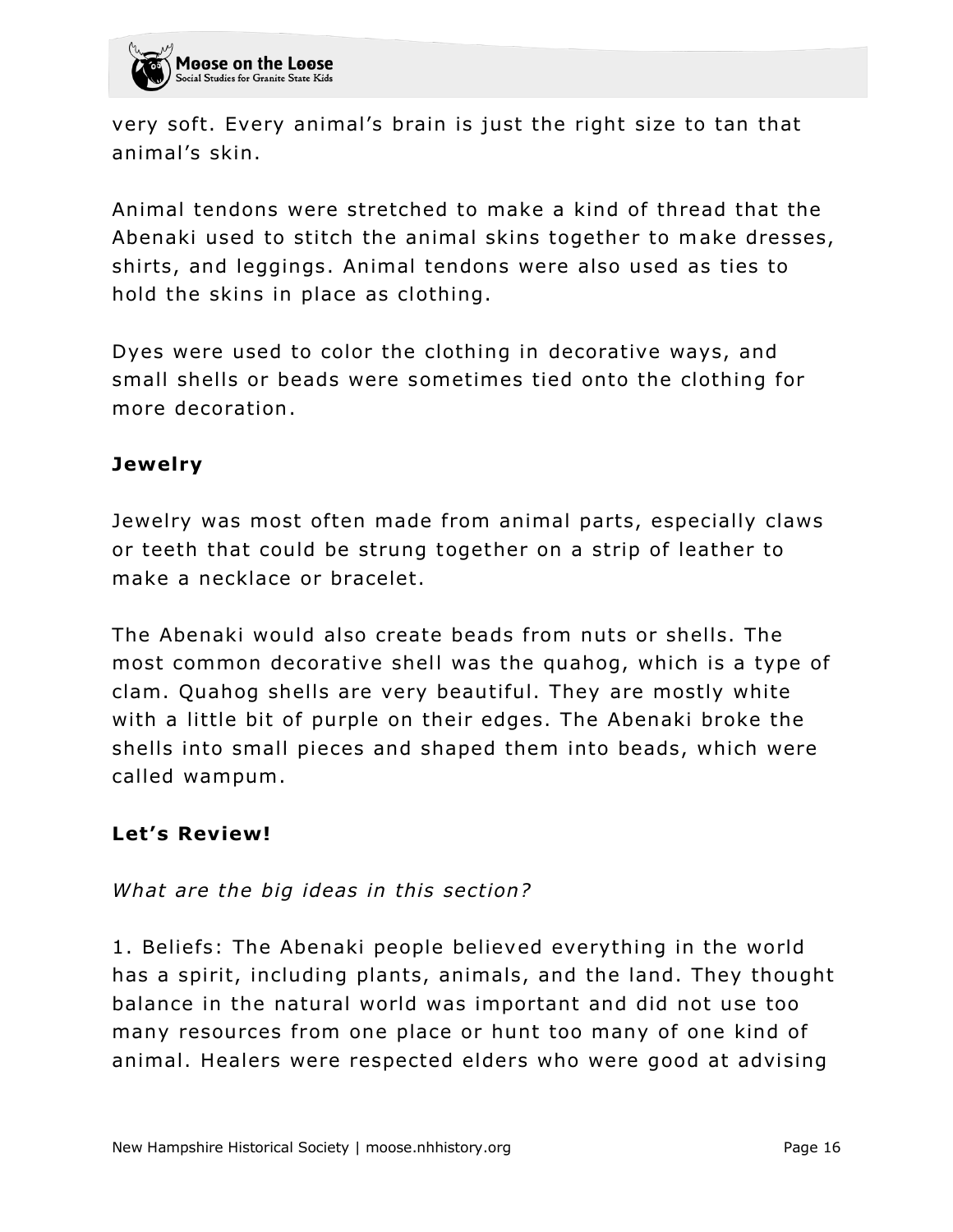

how to keep in balance with the spiritual world, as well as healing the sick and wounded.

2. Storytelling and Music: Abenaki people shared their history and culture in many ways. Oral traditions were important, and they told stories to educate and entertain. They used natural resources to create instruments to make music. Dancing was also part of their ceremonies.

3. Decorative Arts: Natural resources were used by the Abenaki to create art. They decorated useful items like baskets or wigwams. They also created jewelry from animals claws or teeth or quahog clams.

4. Clothing: Abenaki clothing was made of animal skins. After cleaning the skins, they would tan them using water and animal brains to make them soft and useable for clothing. Tendons were other parts of the animal that were used as thread to create clothing.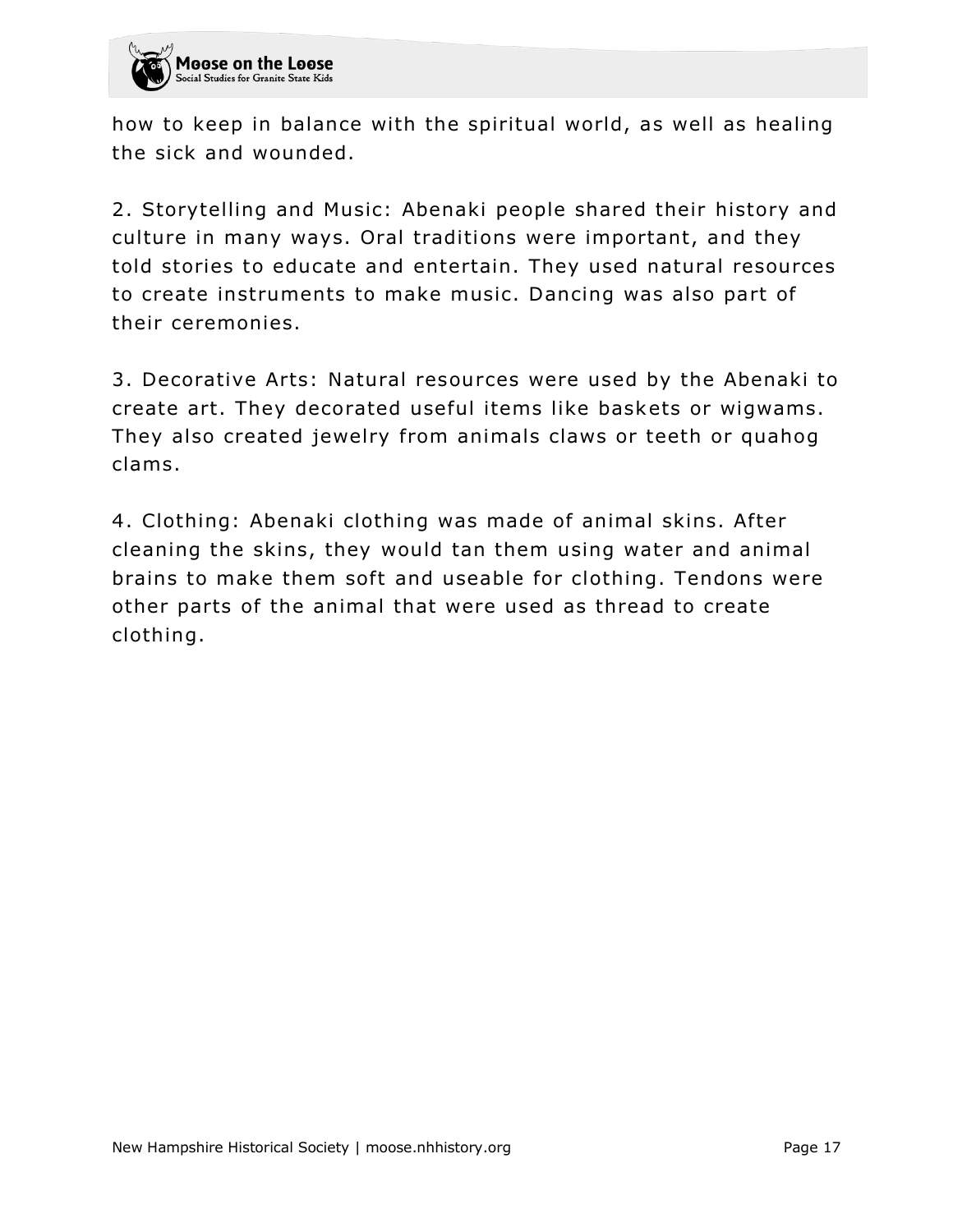

# **Section 5: Connections**

*In what ways did the Abenaki interact with one another and other Native Americans?*

Although most of the Abenaki's time was spent with their family groups, they were well aware of other Native Americans living in this region. There were trails all throughout New England, which shows that the Native Americans in this area often traveled between different groups.

#### **Trade**

There was also lots of trading between Native American groups.

Quahog shells were only available along the seacoast, so Abenaki from further inland would trade with the Abenaki along the seacoast for wampum.

The clay pots that the Abenaki made were often traded with Native American groups much further west, in places like Vermont and New York.

#### **War**

Sometimes the Abenaki even went to war with the Iroquois, which were another group of Native Americans living in what we know today as New York.

The Abenaki did not like going to war, though. They usually tried to settle any arguments peacefully, even arguments with the Iroquois.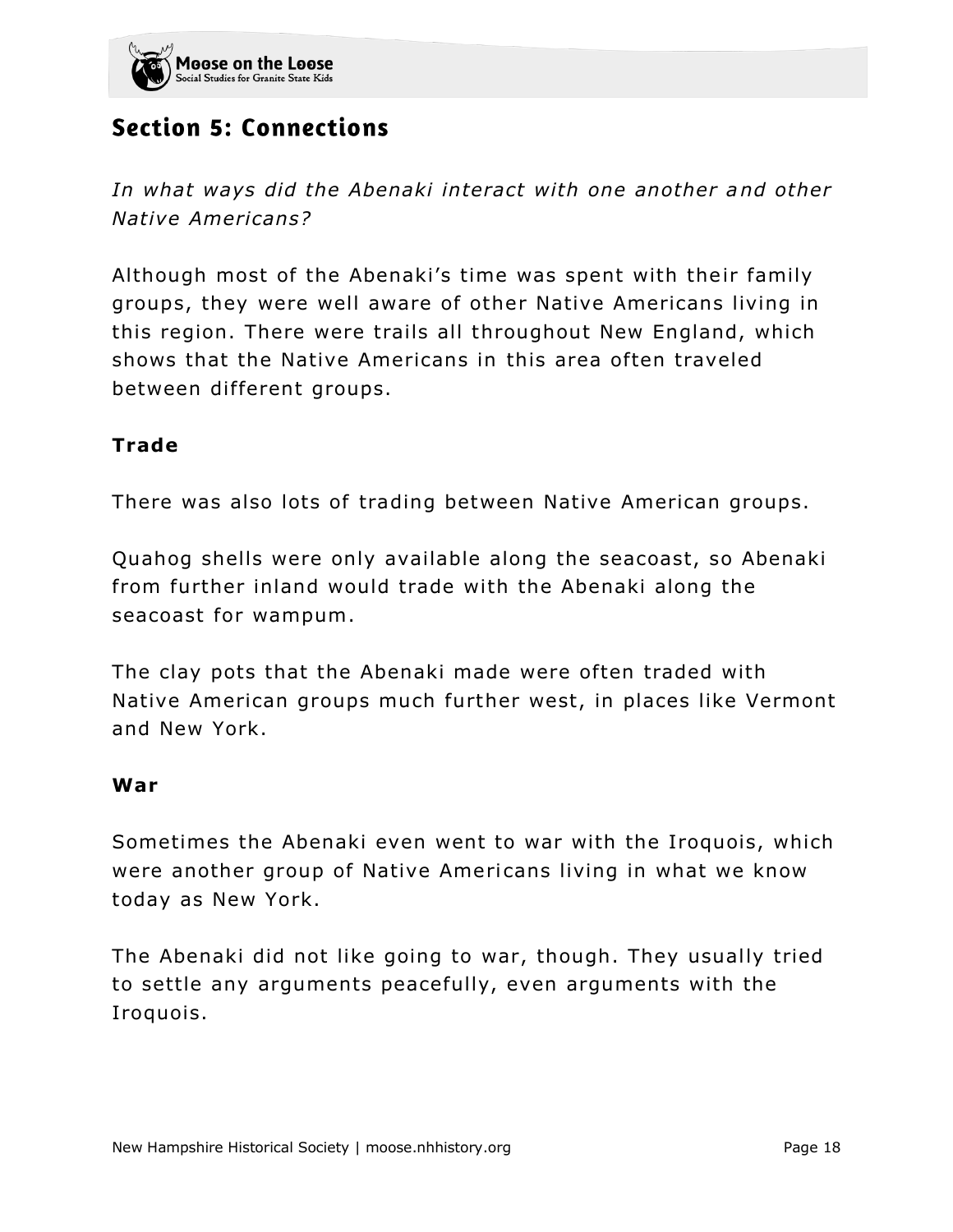

#### Let's Review!

*What are the big ideas in this section?*

1. Forest Trails: The Abenaki interacted with each other's family groups using trails that ran all throughout New England.

2. Trading: There was a lot of trading between different indigenous groups in the region.

3. Unique Items: Abenaki along the seacoast used quahog shells to make wampum that would be traded to people further inland. Clay pots were also traded with indigenous people further west.

4. Focused on Peace: The Abenaki did not like going to war. They tried to settle their arguments peacefully. However, they did sometimes have conflicts with the Iroquois, who lived in what is now New York state.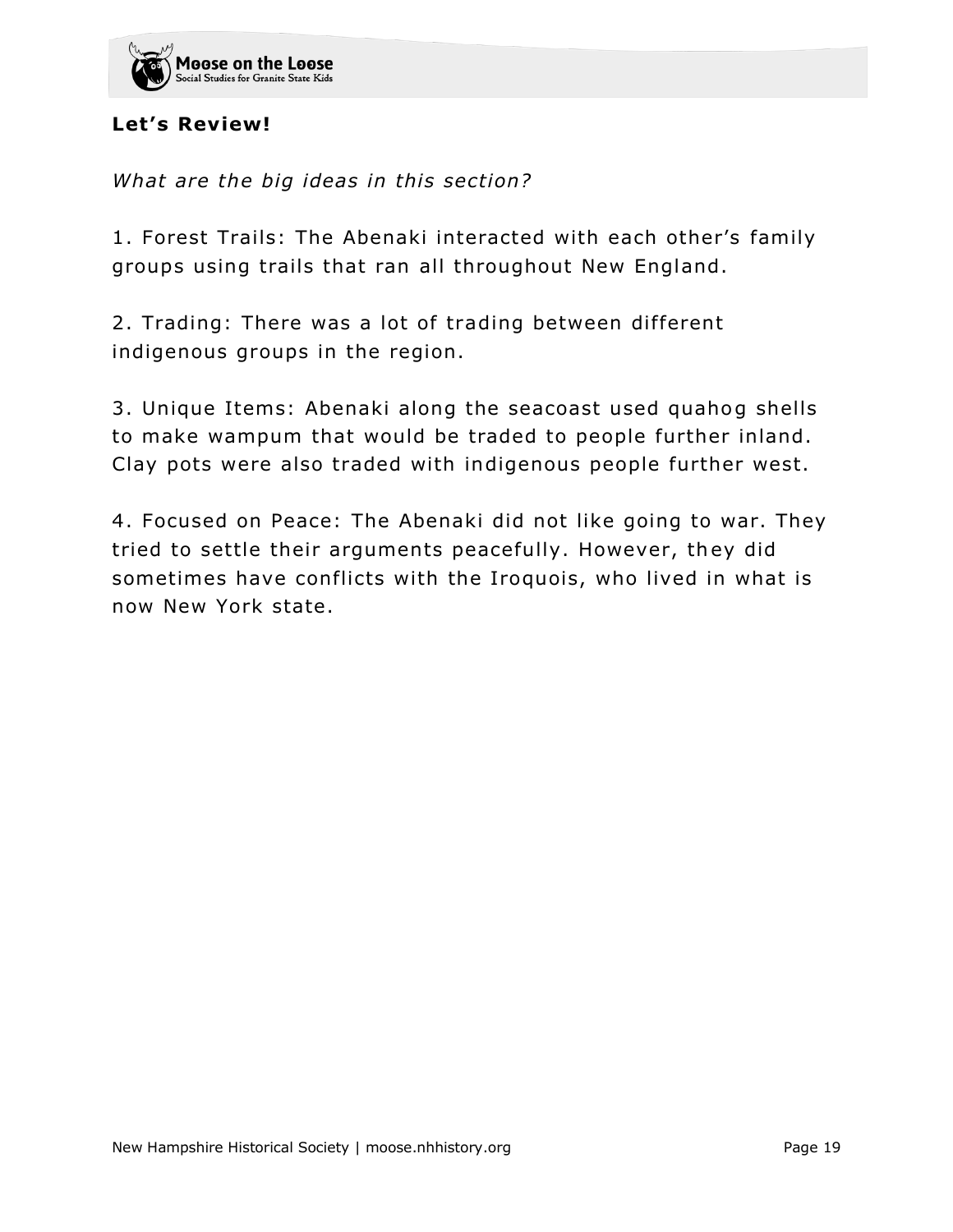

### Section 6: The Abenaki in New Hampshire

*In what ways can we still see the Abenaki in New Hampshire?*

When the English arrived in New Hampshire in the early 1600s, the Abenaki shared with them many ways to survive in this region, from how to tap the trees to make maple syrup to how to use snow shoes to get around in the winter. In fact, the first English settlers might not have survived in New Hampshire without the Abenaki's help.

The Abenaki also shared with the English their decorative arts, particularly their skills at basket-making. And many English settlers learned from the Abenaki how to make both dugout canoes and birch bark canoes . The English also adopted the Abenaki's traditional crops, like corn and squash, which are still grown in New Hampshire today.

The descendants of New Hampshire's Abenaki people still live here today. They practice traditional Abenaki crafts and celebrate Abenaki culture. Much of this information about the Abenaki's heritage is handed down from generation to generation through stories and music.

Today, there are also many places in New Hampshire that still bear Abenaki-inspired names, particularly natural features like lakes (Winnipesaukee, Ossipee, Sunapee), rivers (Piscataqua, Pemigewasset, Androscoggin), and mountains (Chocorua, Monadnock, Moosilauke). The names of some towns are based on Abenaki words as well (Nashua, Penacook).

Granite Staters today are also beginning to recognize the Abenaki's ideas about keeping balance in the natural world. The environmental movement, which wants to protect America's natural resources, celebrates the Abenaki's practices to take from